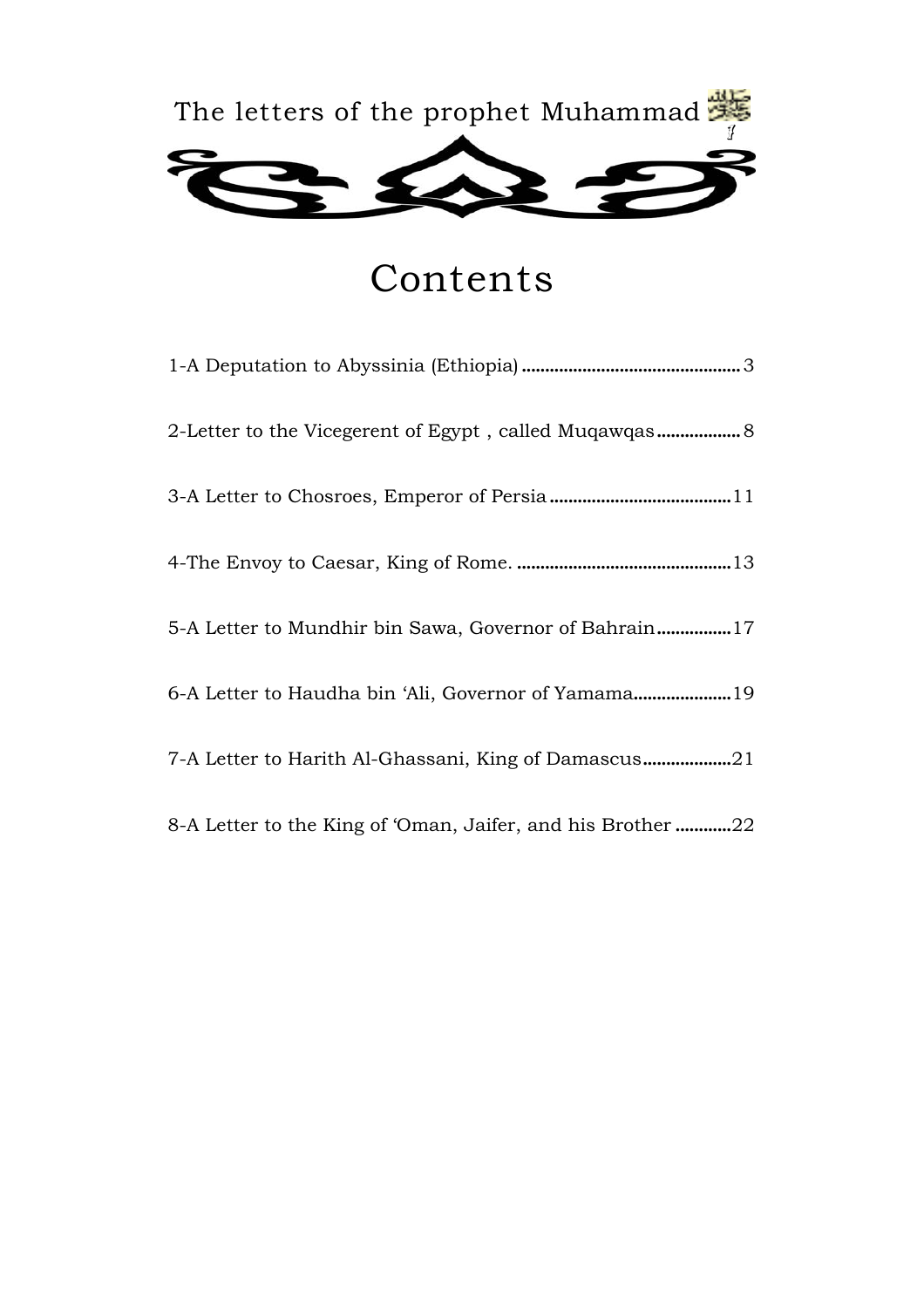

# The letters of the prophet Muhammad <del>難</del>

*(Peace and blessings of Allah be upon him)* 

## To the kings beyond Arabia

*Late in the six year A.H., on his return from Hudaibiyah, the Prophet Muhammad*  $\frac{d}{dx}$ , decided to send messages to the kings *beyond Arabia calling them to Islam. In order to authenticate the credentials of his envoys, a silver seal was made in which were graven the words: "Muhammad the Messenger of Allâh"* 

 *[Sahih Al-Bukhari 2/872,873]*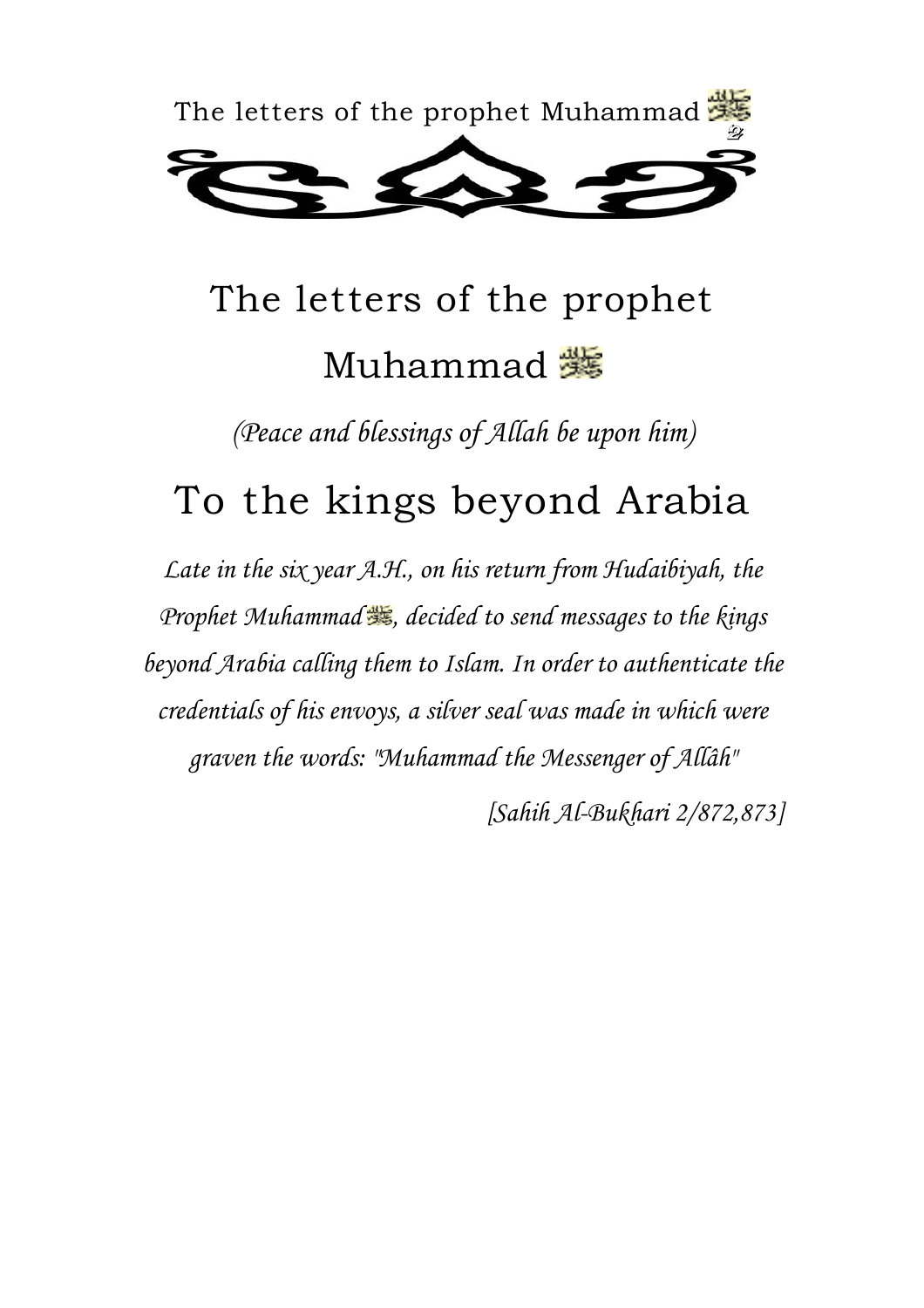

### 1-A Deputation to Abyssinia (Ethiopia)



Negus, king of Abyssinia (Ethiopia), his name was Ashama bin Al-Abjar, received the Prophet's message, despatched by Amr bin Omaiyah Ad-Damari, which At-Tabari referred to, either late in the sixth year or early in the seventh year A.H. Deep scrutiny into the letter shows that it was not the one sent after Al-Hudaibiyah event. Wording of the letter rather indicates that it was sent to that king when Ja'far and his companions emigrated to Abyssinia (Ethiopia) during the Makkan period. One of its sentences read

"I have despatched my cousin, Ja'far (may Allâh be pleased wth him) with a group of Muslims, to you. Do be generous towards them and give up haughtiness."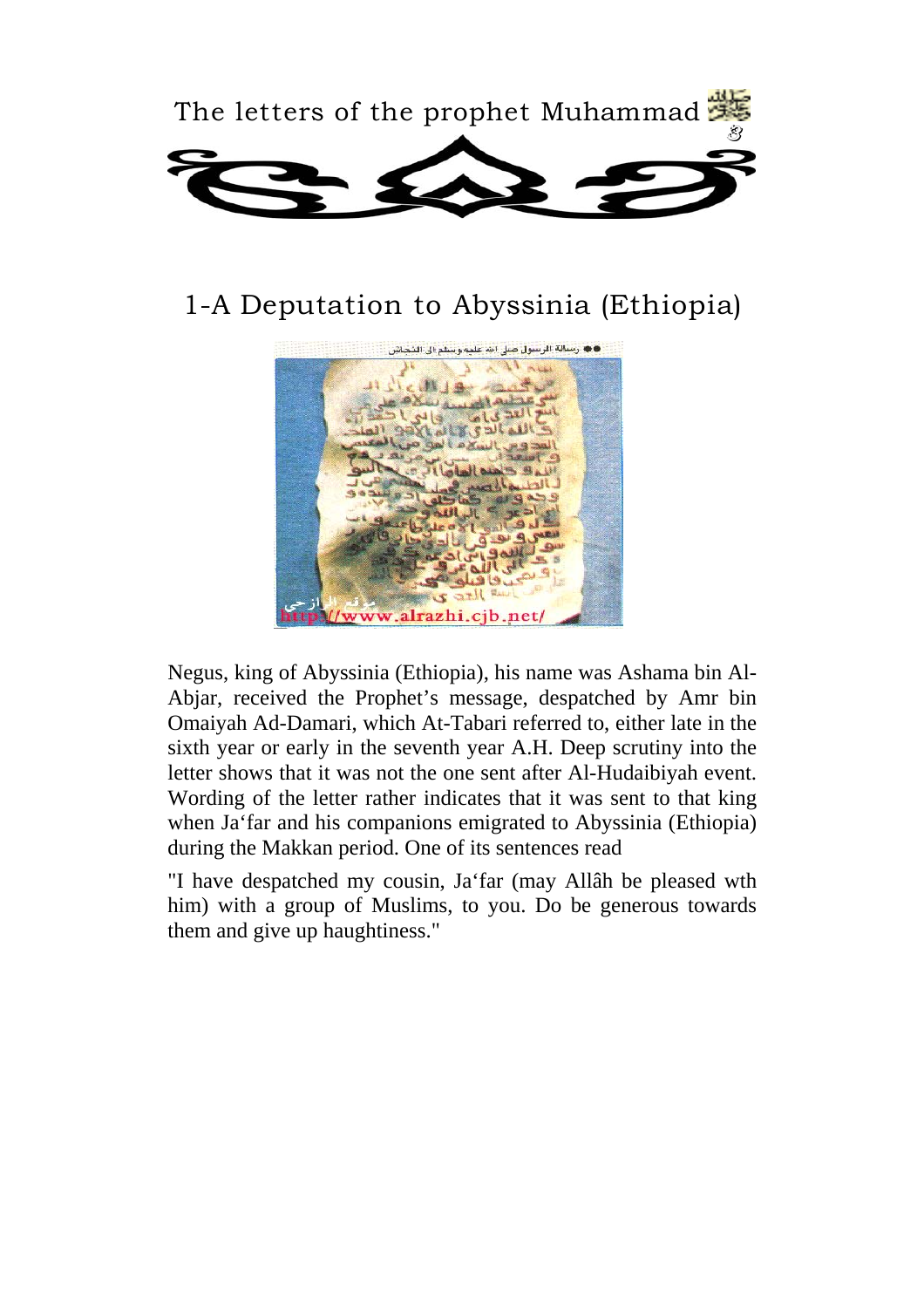

Al-Baihaqi, on the authority of Ibn Ishaq, gave the following narration of the Prophet's **is a letter sent to Negus:** 

"This letter is sent from Muhammad, the Prophet to Negus Al-Ashama, the king of Abyssinia (Ethiopia).

Peace be upon him who follows true guidance and believes in Allâh and His Messenger. I bear witness that there is no god but Allâh Alone with no associate, He has taken neither a wife nor a son, and that Muhammad is His slave and Messenger. I call you unto the fold of Islam; if you embrace Islam, you will find safety,

**"Say (O Muhammad**  $\frac{d\mathbf{S}}{d\mathbf{S}}$ **): 'O people of the Scripture (Jews and Christians), come to a word that is just between us and you, that we worship none but Allâh, and that we associate no partners with Him, and that none of us shall take others as lords besides Allâh.' Then, if they turn away, say: 'Bear witness that we are Muslims.' "** [The Noble Qur'an 3:64]

Should you reject this invitation, then you will be held responsible for all the evils of the Christians of your people."

Dr. Hameedullah (Paris), a reliable verifier, has adduced a version of the above letter disclosed only a short time ago and identical to Ibn Al-Qaiyim's narration. Dr. Hameedullah exerted painstaking effort and used all means of modern technology to verify the text of the letter, which reads as follows: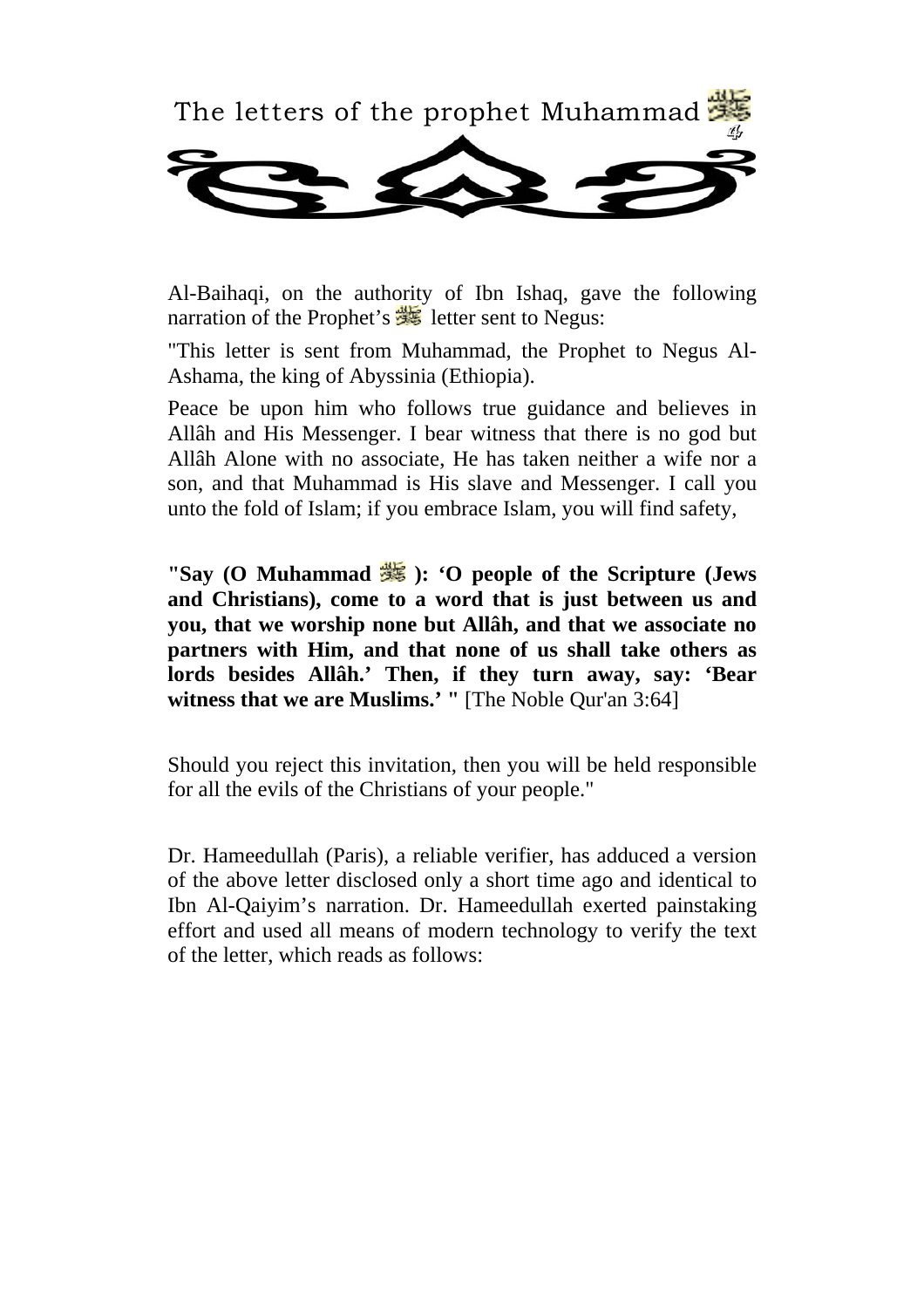

**"In the Name of Allâh, the Most Beneficent, the Most Merciful. From Muhammad**  $\frac{dM}{dS}$  **the Messenger of Allâh to Negus, king of** 

**Abyssinia (Ethiopia). Peace be upon him who follows true guidance. Salutations, I entertain Allâh's praise, there is no god but He, the Sovereign, the Holy, the Source of peace, the Giver of peace, the Guardian of faith, the Preserver of safety. I bear witness that Jesus, the son of Mary, is the spirit of Allâh and His Word which He cast into Mary, the virgin, the good, the pure, so that she conceived Jesus. Allâh created him from His spirit and His breathing as He created Adam by His Hand. I call you to Allâh Alone with no associate and to His obedience and to follow me and to believe in that which came to me, for I am the Messenger of Allâh. I invite you and your men to Allâh, the Glorious, the All-Mighty. I hereby bear witness that I have communicated my message and advice. I invite you to listen and accept my advice. Peace be upon him who follows true guidance."[Za'd Al-Ma'ad 3/60]**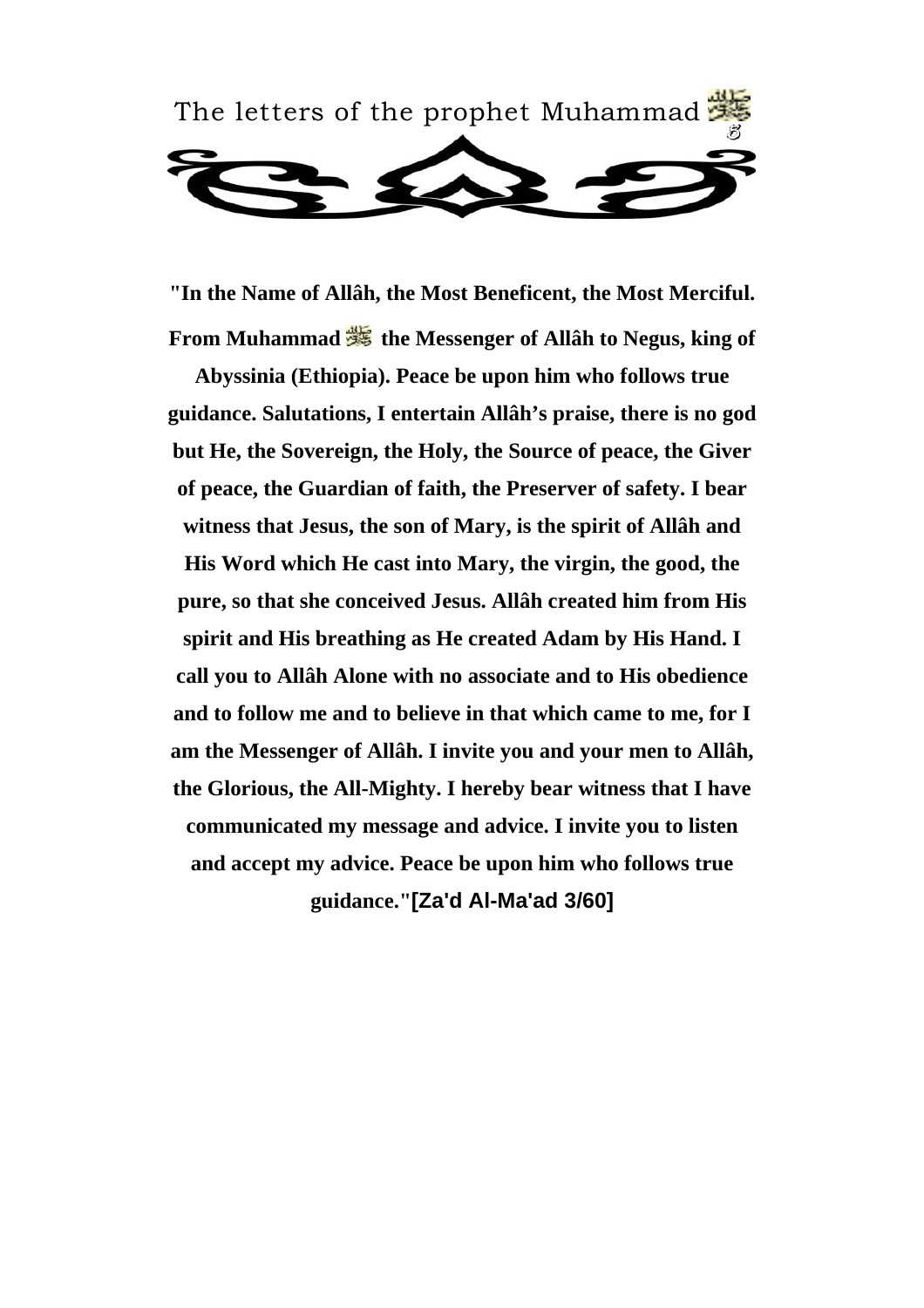

When 'Amr bin Omaiyah Ad-Damari communicated the Apostolic letter to Negus, the latter took the parchment and placed it on his eye, descended to the floor, confessed his faith in Islam and wrote the following reply to the Prophet  $\frac{1}{2}$ :

**"In the Name of Allâh, the Most Beneficent, the Most Merciful. From Negus Ashama to Muhammad, the Messenger of Allâh. Peace be upon you, O Messenger of Allâh! and mercy and blessing from Allâh beside Whom there is no god. I have received your letter in which you have mentioned about Jesus and by the Lord of heaven and earth, Jesus is not more than what you say. We fully acknowledge that with which you have been sent to us and we have entertained your cousin and his companions. I bear witness that you are the Messenger of Allâh, true and confirming (those who have gone before you), I pledge to you through your cousin and surrender myself through him to the Lord of the worlds."[Za'd Al-Ma'ad 3/61]**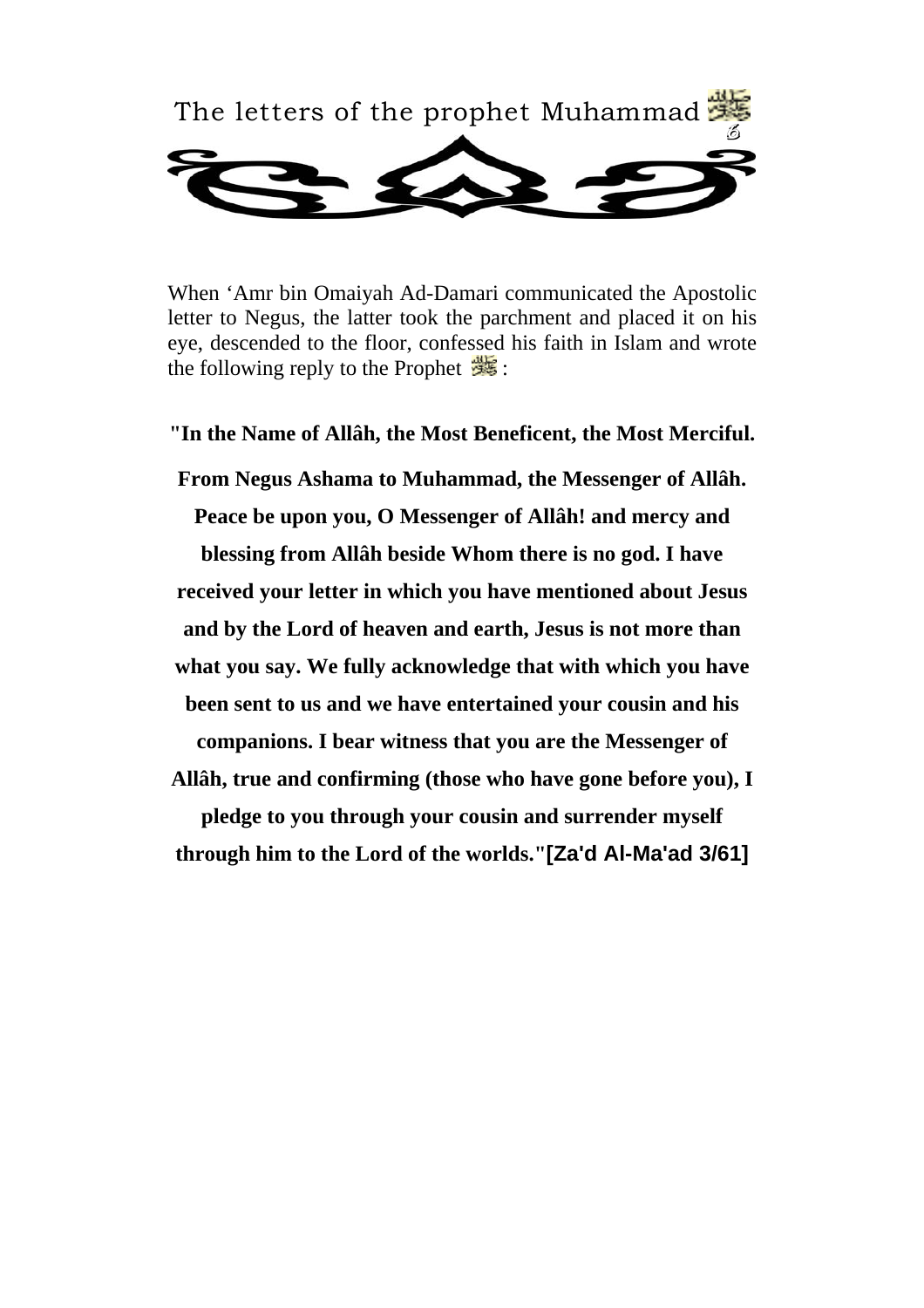

The Prophet [pbuh] had asked Negus to send Ja'far and his companions, the emigrants to Abyssinia (Ethiopia), back home. They came back to see the Prophet [pbuh] in Khaibar. Negus later died in Rajab 9 A.H. shortly after Tabuk *Ghazwa*. The Prophet announced his death and observed prayer in absentia for him. Another king succeeded Negus to the throne and another letter was sent to him by the Prophet  $\frac{1}{\sqrt{2}}$  but whether or not he embraced Islam is still a question not answered yet. [Sahih Muslim 2/99]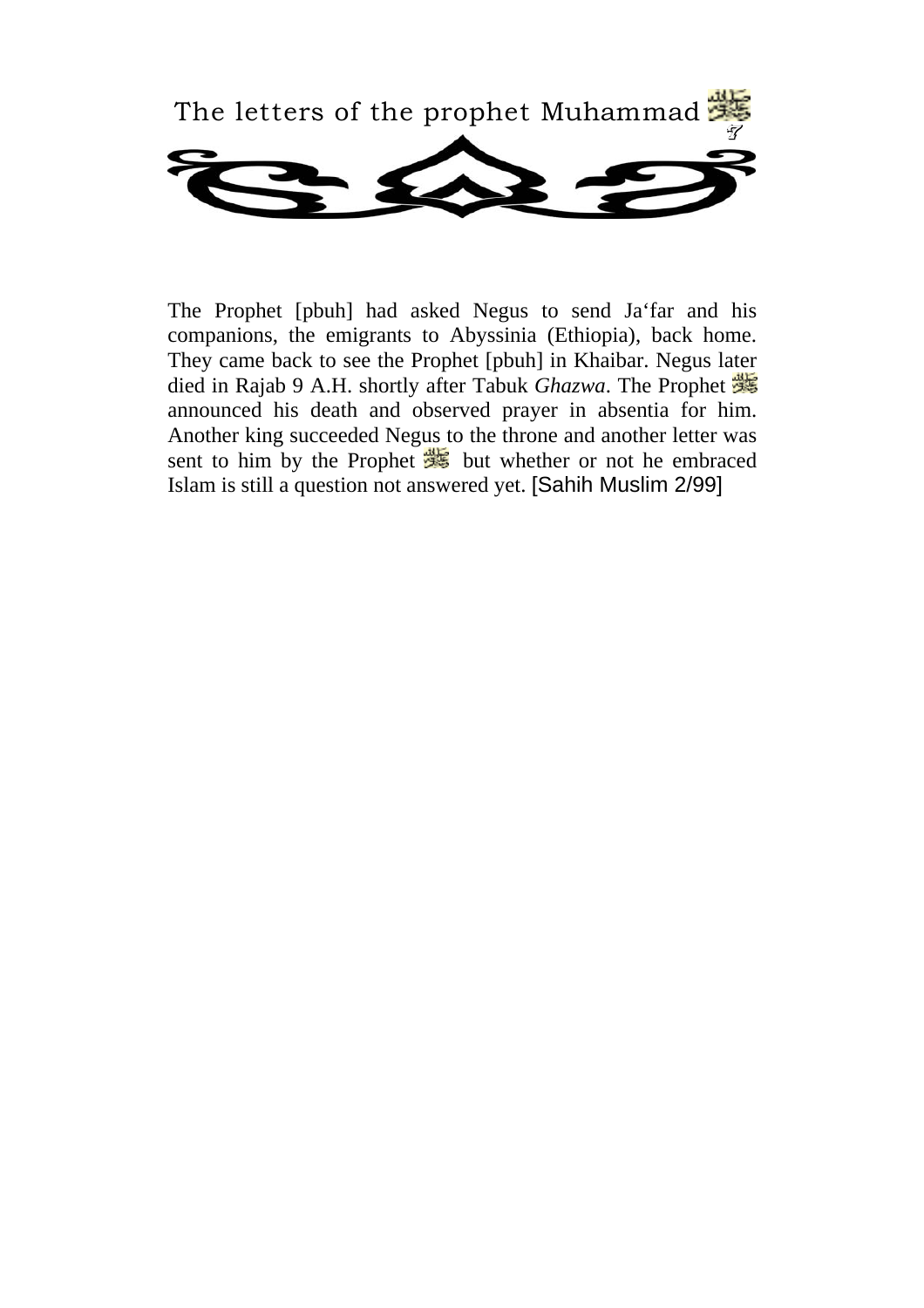

### 2-Letter to the Vicegerent of Egypt, called Muqawqas



The Prophet wrote to Juraij bin Matta [Rahmat-al-lil'alameen] 1/178; Dr. Hamidullah said that his name was Binyamin], called Muqawqas, vicegerent of Egypt and Alexandria saying:

#### **"In the Name of Allâh, the Most Beneficent, the Most Merciful.**

**From Muhammad slave of Allâh and His Messenger to Muqawqas, vicegerent of Egypt.** 

**Peace be upon him who follows true guidance. Thereafter, I invite you to accept Islam. Therefore, if you want security, accept Islam. If you accept Islam, Allâh, the Sublime, shall**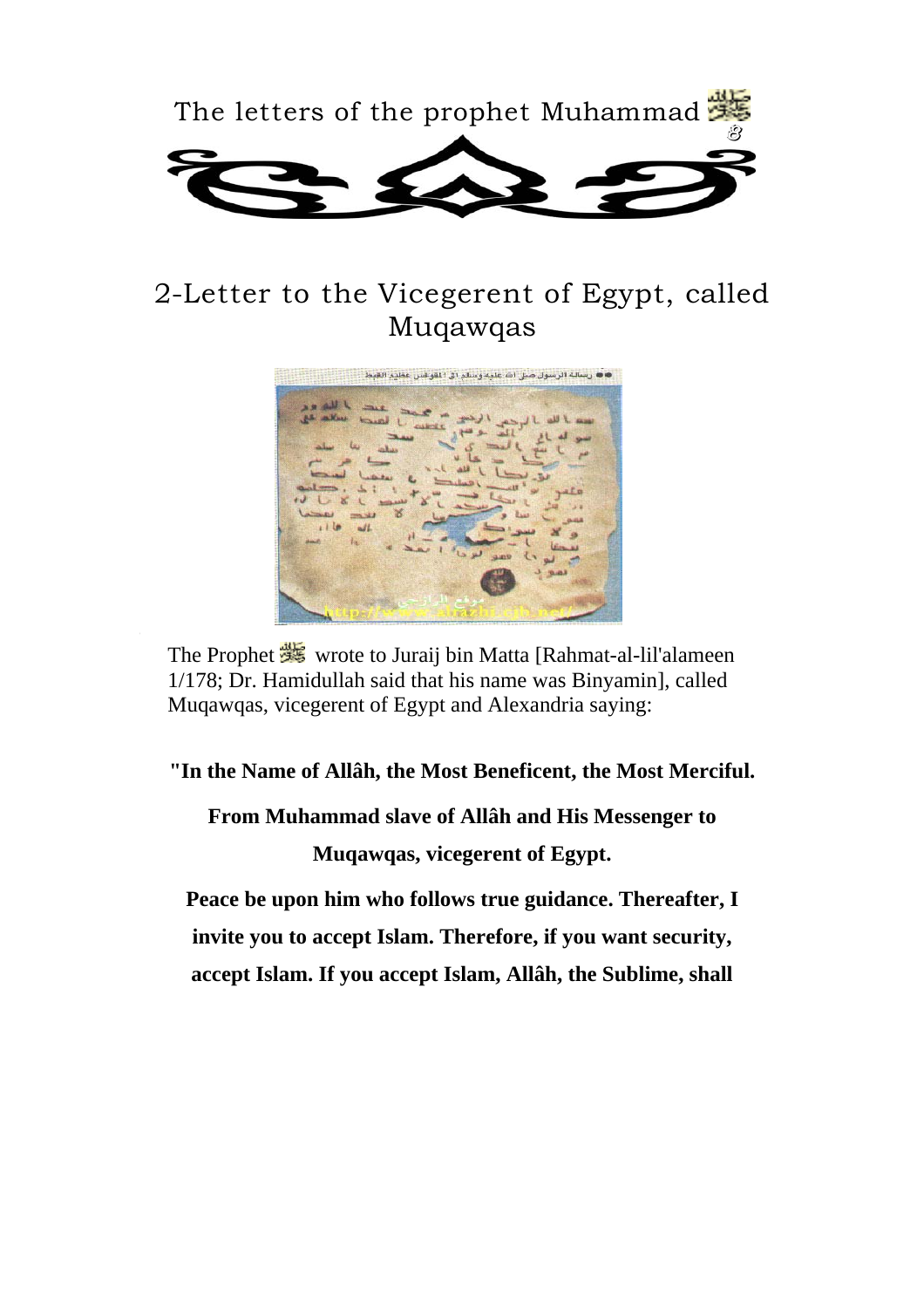

**reward you doubly. But if you refuse to do so, you will bear the burden of the transgression of all the Copts.** 

**"Say (O Muhammad**  $\frac{d\mathbf{X}}{d\mathbf{S}}$ **: 'O people of the Scripture (Jews and Christians), come to a word that is just between us and you, that we worship none but Allâh, and that we associate no partners with Him, and that none of us shall take others as lords besides Allâh.' Then, if they turn away, say: 'Bear witness that we are Muslims.' " [Al-Qur'an 3:64]** 

Hatib bin Abi Balta'a, who was chosen to communicate the message, requested an audience with Muqawqas before imparting the contents of the letter. He addressed Egypt's vicegerent saying: "There used to be someone before you who had arrogated the status of the Supreme Lord, so Allâh punished him and made an example of him in the Hereafter, and in this life; therefore, take warning and never set a bad example to others." Muqawqas answered: "We are in no position to relinquish our religion except for a better one." Hatib resumed: "We invite you to embrace Islam, which will suffice you all what you may lose. Our Prophet has called people to profess this Faith, Quraish and the Jews stood against him as bitter enemies, whereas Christians stood closest to his Call. Upon my life, Moses's news about Christ is identical to the latter's good tidings about the advent of Muhammad; likewise, this invitation of ours to you to embrace Islam is similar to your invitation to the people of Torah to accept the New Testament.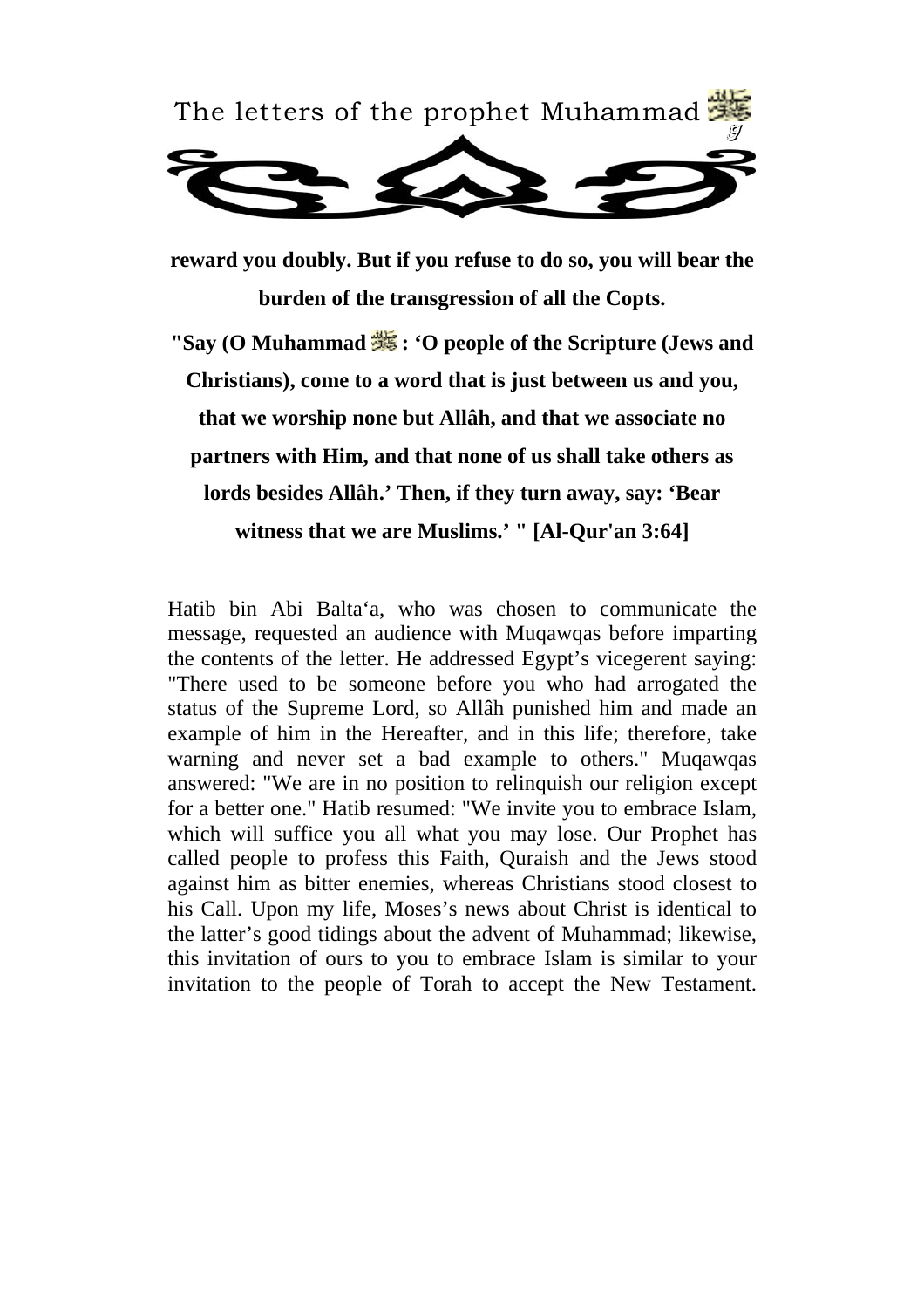

Once a Prophet rises in a nation, he is eligible for positive response, hence you are subject to the same Divine Law. Bear in mind that we have not come to dissuade you from religion of Christ but rather bidding you to adhere to its tenets." Muqawqas meditated over the contents of the letter deeply and said: "I have come to the conviction that this Prophet bids nothing abominable; he is neither a straying magician nor a lying soothsayer. He bears the true manifest seeds of Prophethood, and so I will consider the affair deeply." He took the parchment and ordered that it be kept in an ivory casket. He called a scribe to write the following reply in Arabic:

#### **"In the Name of Allâh, the Most Beneficent, the Most Merciful.**

**From Muqawqas to Muhammad bin 'Abdullah.**

**Peace be upon you. I have read your letter and understood its contents, and what you are calling for. I already know that the coming of a Prophet is still due, but I used to believe he would be born in Syria. I am sending you as presents two maids, who come from noble Coptic families; clothing and a steed for riding on. Peace be upon you."** 

It is noteworthy that Muqawqas did not avail himself of this priceless opportunity and he did not embrace Islam. The presents were accepted; Maria, the first maid, stayed with the Prophet  $\frac{1}{2}$ ,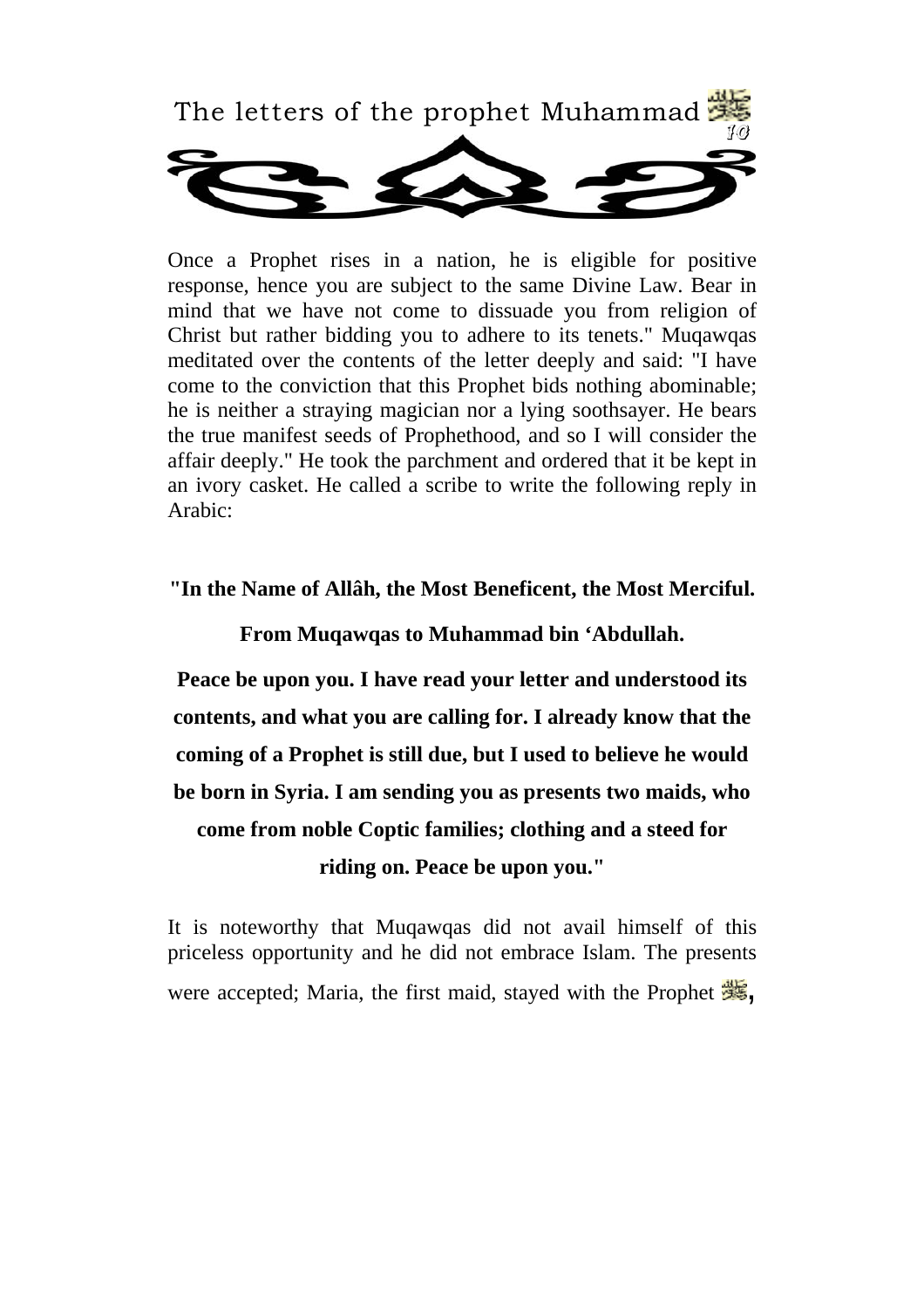

and gave birth to his son Ibrahîm; the other Sirin, was given to Hassan bin Thabit Al-Ansari.

3-A Letter to Chosroes, Emperor of Persia



**"In the Name of Allâh, the Most Beneficent, the Most Merciful. From Muhammad, the Messenger of Allâh to Chosroes, king of Persia.** 

**Peace be upon him who follows true guidance, believes in Allâh and His Messenger and testifies that there is no god but Allâh Alone with no associate, and that Muhammad is His slave and Messenger. I invite you to accept the religion of Allâh. I am the Messenger of Allâh sent to all people in order that I may infuse fear of Allâh in every living person, and that the charge may be proved against those who reject the Truth. Accept Islam as**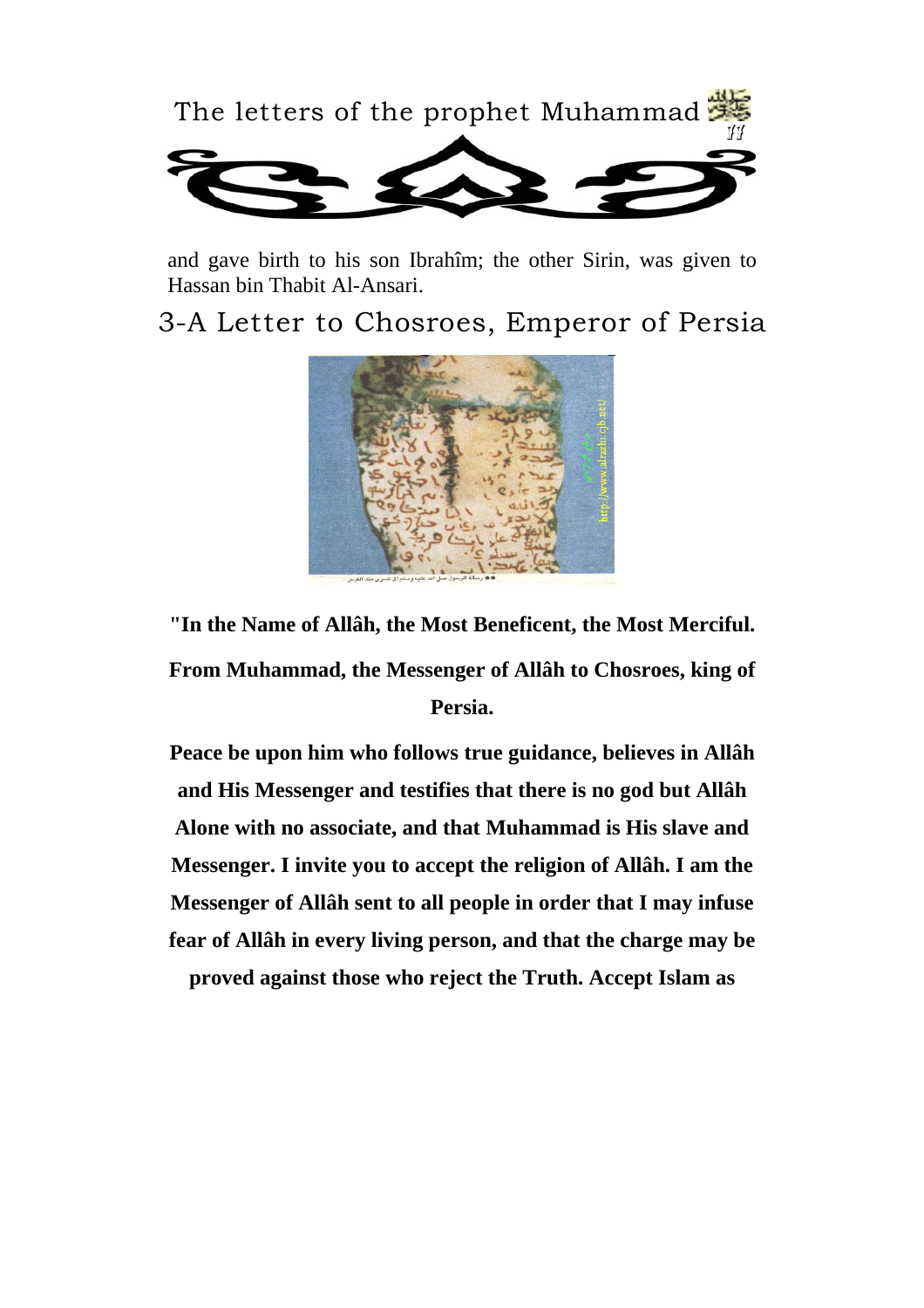

**your religion so that you may live in security, otherwise, you** 

**will be responsible for all the sins of the Magians."** 

'Abdullah bin Hudhafa As-Sahmi was chosen to carry the letter. This envoy carried it to the king of Bahrain but we do not know as yet if the latter despatched to Chosroes by one of his men or chose 'Abdullah himself.

The proud monarch was enraged by the style of the letter as the had been put above his own name. He tore the letter into shreds and forthwith dictated a command to his viceroy in Yemen to send a couple of troopers to arrest the Prophet and bring him to his presence. The governor, Bazan by name, immediately sent two men to Madinah for the purpose. As soon as the men reached Madinah, the Prophet  $\frac{d}{dx}$  was informed by a Divine Revelation that Pervez, the emperor of Persia, had been murdered by his son. The Prophet  $\frac{1}{2}$  disclosed to them the news and they were stunned. He added asking them to tell their new monarch that Islam would prevail everywhere and outstrip the sovereignty of Chosroes himself. They hurried back to Bazan and communicated to him what they heard. Meanwhile, Sherweh, the new monarch sent a letter to Bazan confirming the news and bidding him to stop any procedures as regards the Prophet till further notice. Bazan, together with the Persians in Yemen, went into the folds of Islam, and gladly signified his adhesion to the Prophet. [Fath Al-Bari 8/127,128]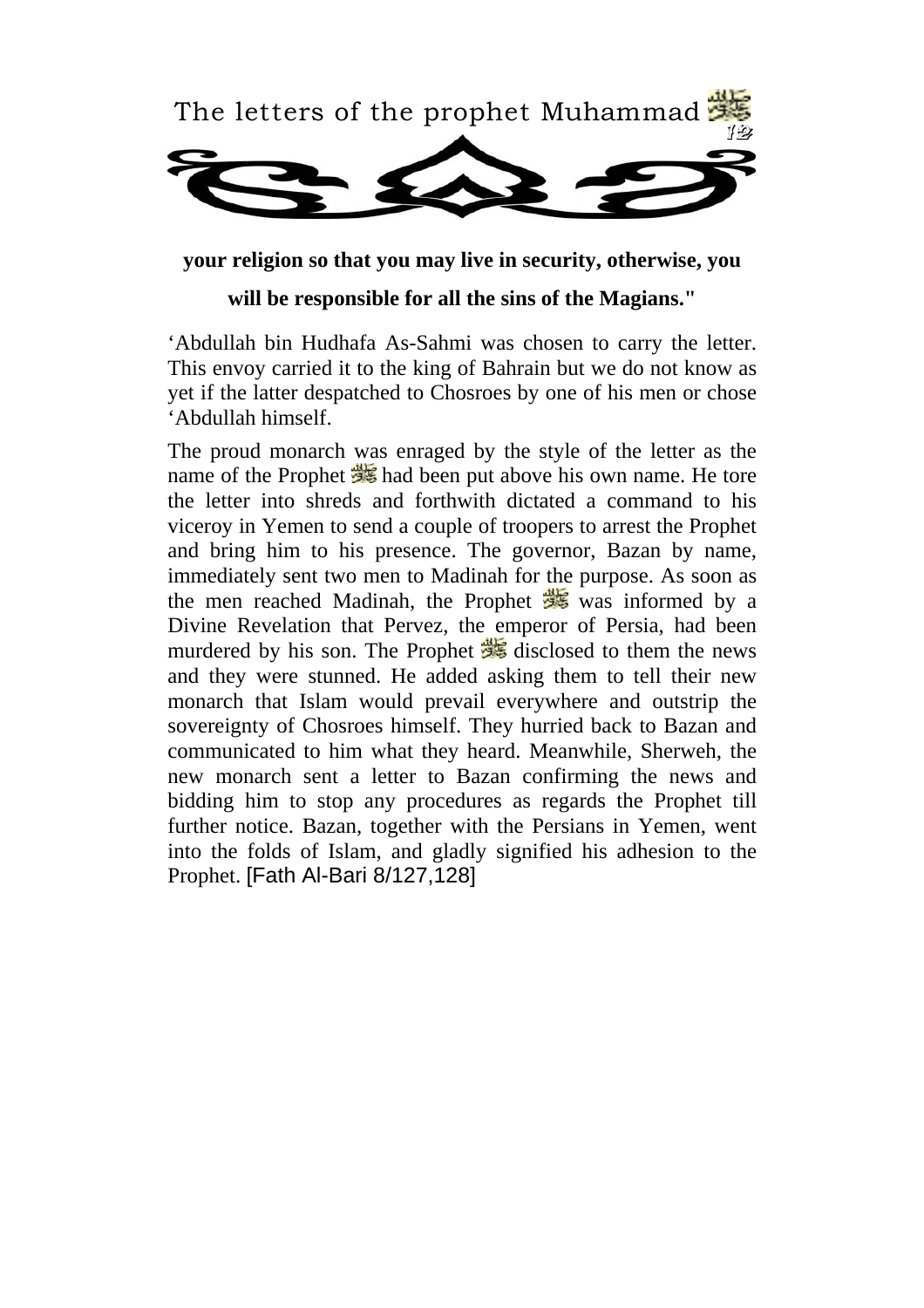

### 4-The Envoy to Caesar, King of Rome



Al-Bukhari gave a long narration of the contents of the letter sent by the Prophet **to** Hercules, king of the Byzantines:

**"In the Name of Allâh, the Most Beneficent, the Most Merciful.** 

**From Muhammad, the slave of Allâh and His Messenger to** 

**Hercules, king of the Byzantines.** 

**Blessed are those who follow true guidance. I invite you to embrace Islam so that you may live in security. If you come**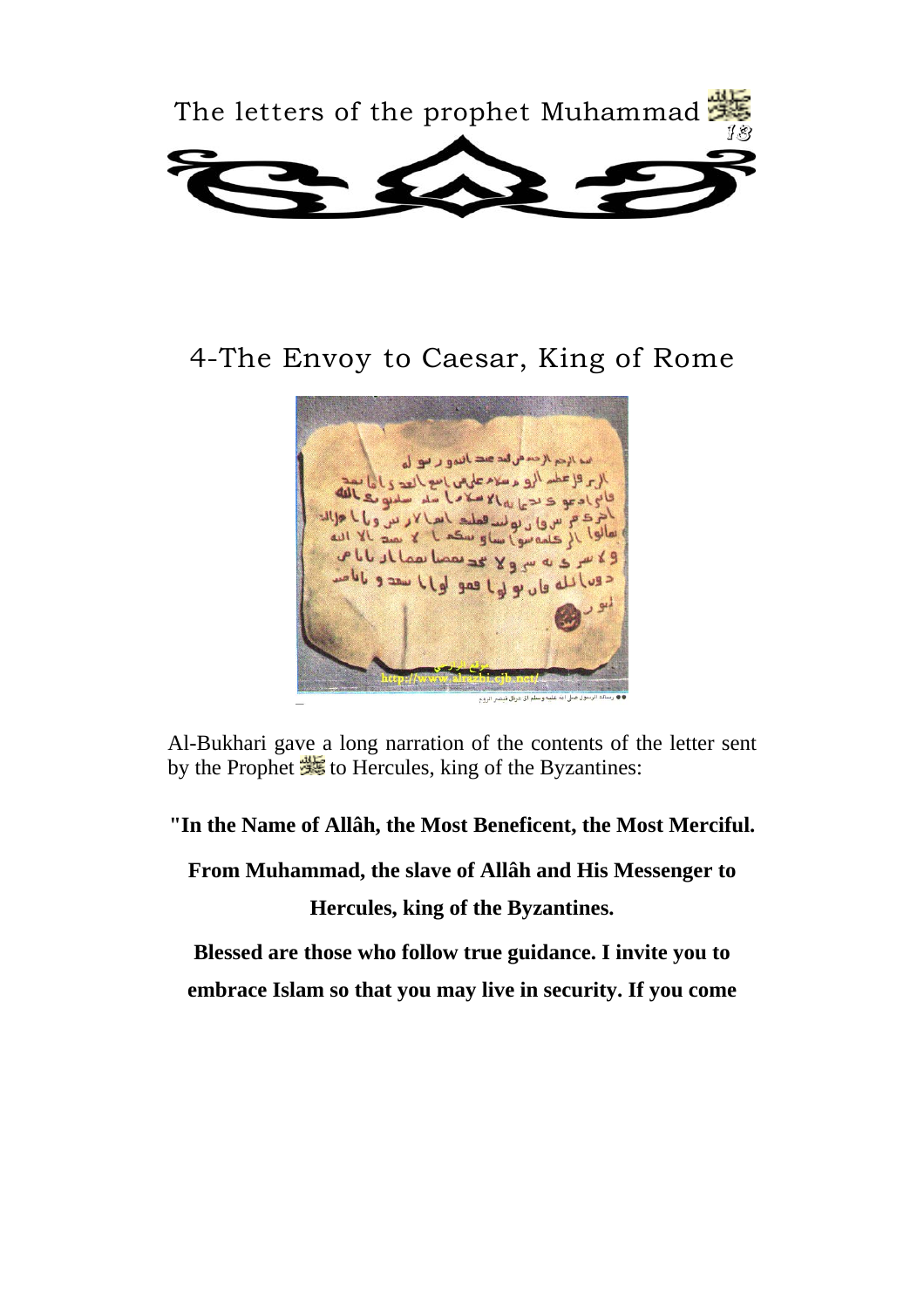

**within the fold of Islam, Allâh will give you double reward, but in case you turn your back upon it, then the burden of the sins of all your people shall fall on your shoulders.** 

**"Say (O Muhammad [pbuh]): 'O people of the Scripture (Jews and Christians), come to a word that is just between us and you, that we worship none but Allâh, and that we associate no partners with Him, and that none of us shall take others as lords besides Allâh.' Then, if they turn away, say: 'Bear witness that we are Muslims.' " [The Noble Qur'an 3:64] [Sahih Al-Bukhari 1/4,5]**

The Muslim envoy, Dihyah bin Khalifah Al-Kalbi, was ordered to hand the letter over to king of Busra, who would in turn, send it to Caesar.

Incidentally, Abu Sufyan bin Harb, who by that time had not embraced Islam, was summoned to the court and Hercules asked him many questions about Muhammad  $\frac{1}{\sqrt{2}}$  and the religion which he preached. The testimony which this avowed enemy of the Prophet gave regarding the personal excellence of the Prophet's character and the good that Islam was doing the human race, left Hercules wonder-struck.

Al-Bukhâri, on the authority of Ibn Abbas, narrated that Hercules sent for Abu Sufyan and his companions, who happened to be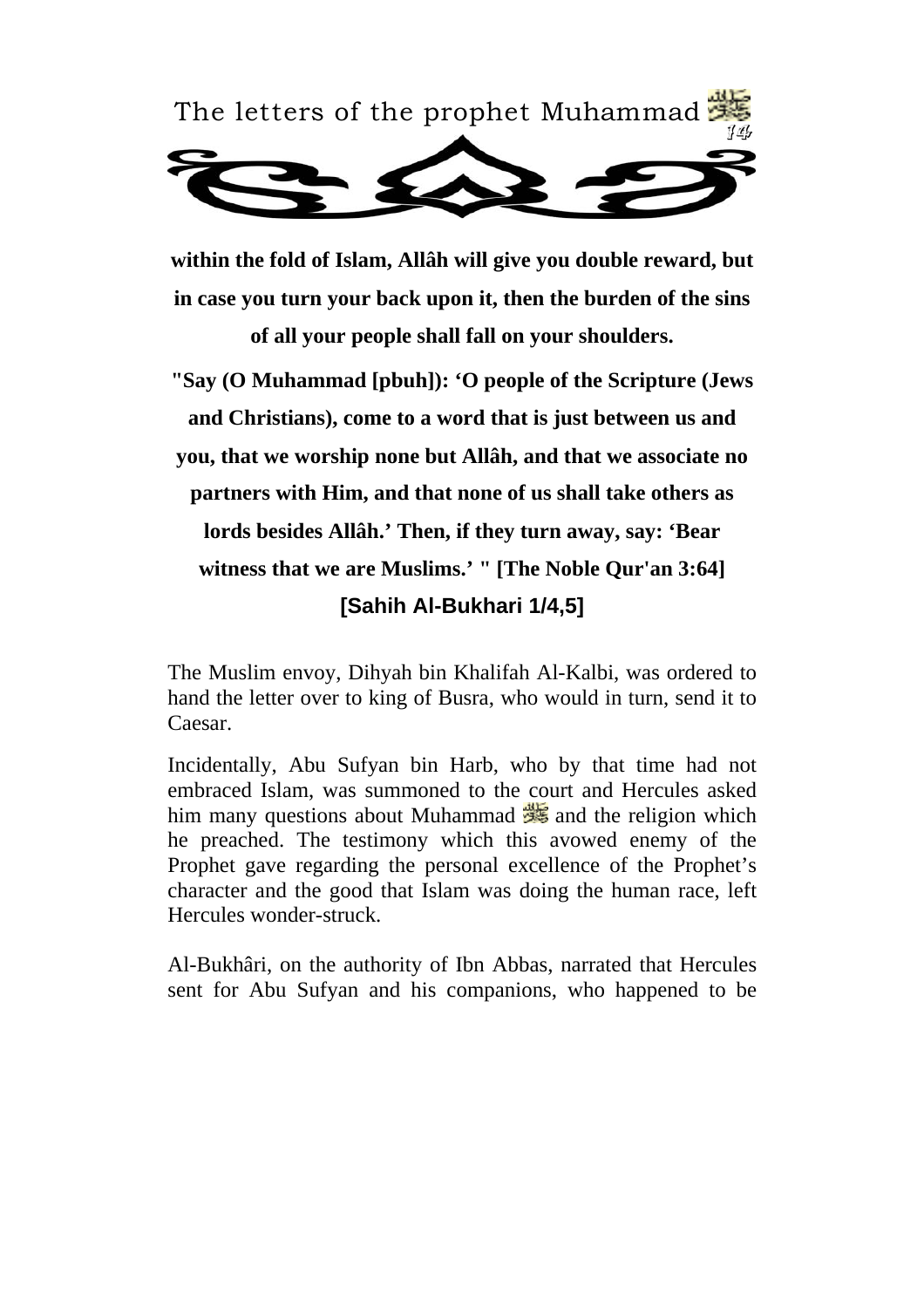

trading in Ash-Sham, Jerusalem. That was during the truce that had been concluded between the polytheists of Quraish and the Messenger of Allâh [pbuh].

Hercules, seated amongst his chiefs of staff, asked, "Who amongst you is the nearest relative to the man who claims to be a Prophet?" "I (Abu Sufyan) replied: 'I am the nearest relative to him from amongst the group.' So they made me sit in front of him and made my companions sit behind me. Then he called upon his translator and said (to him). 'Tell them (i.e. Abu Sufyan's companions) that I am going to ask him (i.e. Abu Sufyan) regarding that men who claims to be a Prophet. So if he tells a lie, they should contradict him (instantly)'. By Allâh had I not been afraid that my companions would consider me a liar, I would have told lies", Abu Sufyan later said.

Abu Sufyan's testimony went as follows: "Muhammad descends from a noble family. No one of his family happened to assume kingship. His followers are those deemed weak with numbers ever growing. He neither tells lies nor betrays others, we fight him and he fights us but with alternate victory. He bids people to worship Allâh Alone with no associate, and abandon our fathers' beliefs. He orders us to observe prayer, honesty, abstinence and maintain strong family ties."

"Hercules, on hearing this testimony, turned to his translator bidding him to communicate to us his following impression which reveals full conviction in the truthfulness of Muhammad's Prophethood: 'I fully realize that Prophets come from noble families; he does not affect any previous example of Prophethood.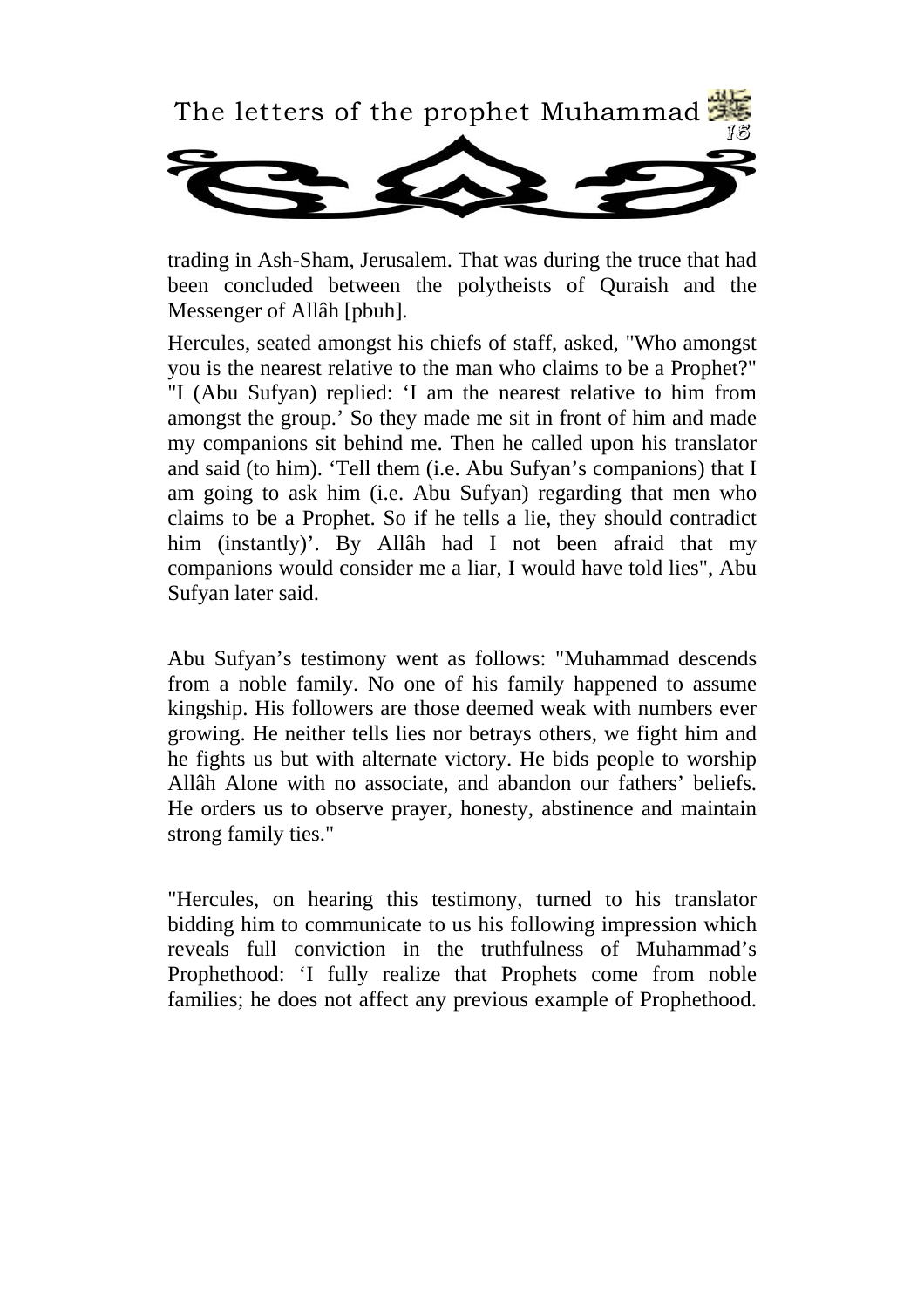

Since none of his ancestors was a monarch, we cannot then allege that he is a man trying to reclaim his father's monarchy. So long as he does not tell lies to people, he is for the more reason, immune to telling lies as regards Allâh. Concerning his followers being those deemed weak with numbers ever growing, it is something that goes in agreement with questions of Faith until this latter assumes its full dimensions geographically and demographically. I have understood that no instance of apostasy has as yet appeared among his followers, and this points to the bliss of Faith that finds its abode in the human heart. Betrayal, as I see, is alien to him because real Prophets hold betrayal in abhorrence. Bidding worship of Allâh with no associates, observance of prayer, honesty and abstinence and prohibition of paganism are traits bound to subject to him all my possessions. I have already known that a Prophet must arise but it has never occurred to me that he will be an Arab from among you. If I was sure I would be faithful to him, I might hope to meet him, and if I were with him, I would wash his feet.'

Hercules then requested that the Prophet's letter be read. The observations of the emperor and finally the definite and clear-cut exposition of the Islamic message could not but create a tense atmosphere amongst the clergy present at the court. We were ordered to go out." Abu Sufyan said, "While coming out, I said to my companions, 'The matter of Ibn Abi Kabshah (i.e. Muhammad ) has become so prominent that even the king of Banu Al-Asfar (i.e. the Romans) is afraid of him.' So I continued to believe that Allâh's Messenger **E** would be victorious, till Allâh made me embrace Islam." The king did not embrace Islam — for it was differently ordained. However, the Muslim envoy was returned to Madinah with the felicitations of the emperor.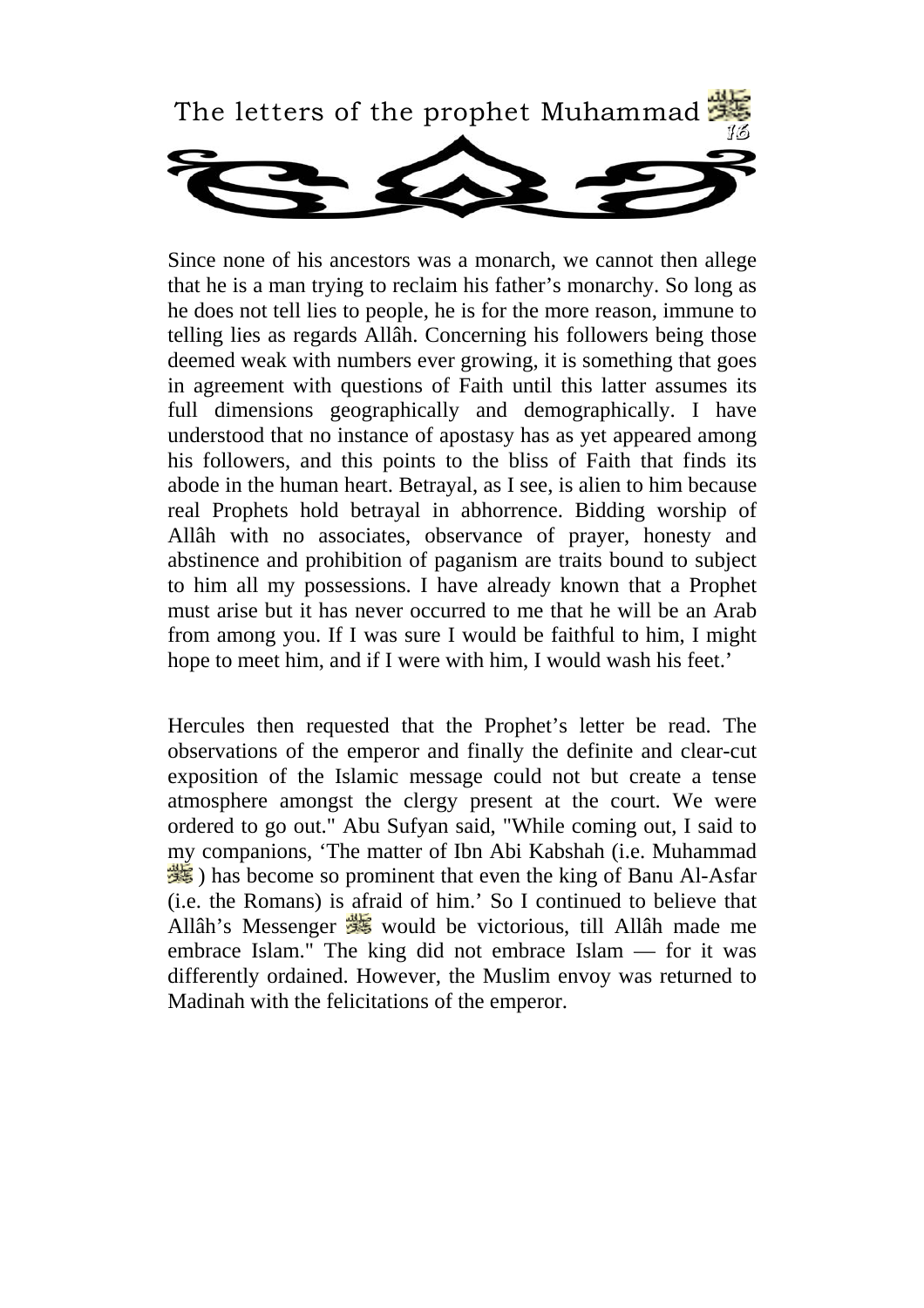

5-A Letter to Mundhir bin Sawa, Governor of Bahrain



The Prophet  $\frac{1}{2}$ , despatched 'Al-'Ala' bin Al-Hadrami to the governor of Bahrain, carrying a letter inviting him to embrace Islam. In reply, Al-Mundhir bin Sawa wrote the following letter:

"Allâh's Messenger  $\frac{1}{\sqrt{2}}$ ! I received your injunctions. Prior to this, I read your letter, which you wrote to the people of Bahrain extending to them an invitation to Islam. Islam appealed to some of them and they entered the fold of Islam, while others did not find it appealing. In my country, there live Magians and Jews, and therefore you may inform me of the treatment to be extended to them."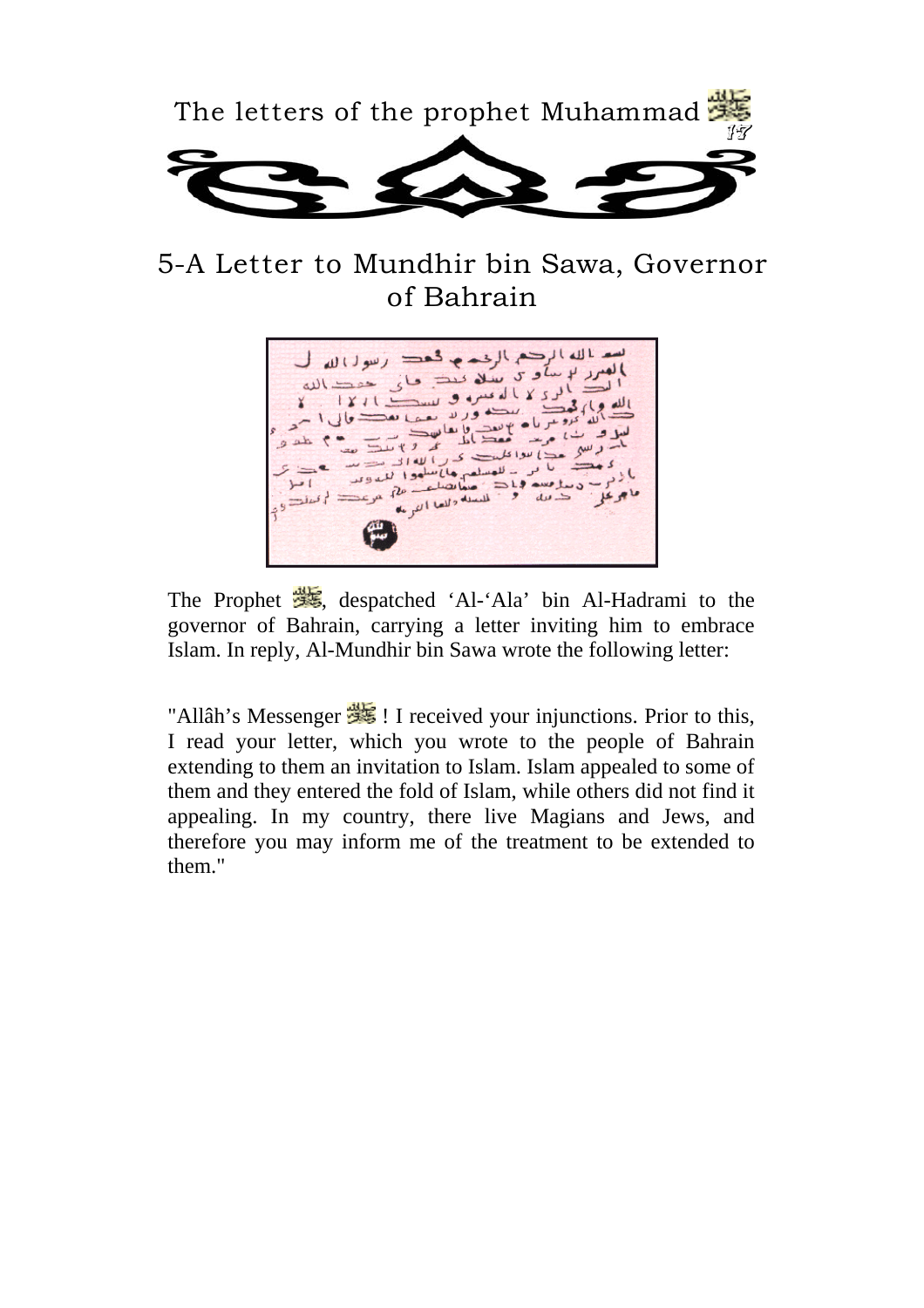

The Prophet wrote the following letter in reply to his:

**"In the Name of Allâh, the Most Beneficent, the Most Merciful. From Muhammad, Messenger of Allâh to Mundhir bin Sawa. Peace be on you! I praise Allâh with no associate, and I bear witness that Muhammad is His slave and Messenger.** 

**Thereafter, I remind you of Allâh, the Mighty, the Glorious. Whoever accepts admonition, does it for his own good. Whoever follows my messengers and acts in accordance with** 

**their guidance, he, in fact, accepts my advice.** 

**My messengers have highly praised your behaviour. You shall continue in your present office. Give the new Muslims full chance to preach their religion. I accept your recommendation regarding the people of Bahrain, and I pardon the offences of the offenders; therefore, you may also forgive them.** 

**Of the people of Bahrain whoever wants to go on in their Jewish or Magian faith, should be made to pay** *Jizya*  **(poll-tax)." [Za'd Al-Ma'ad 3/61,62]**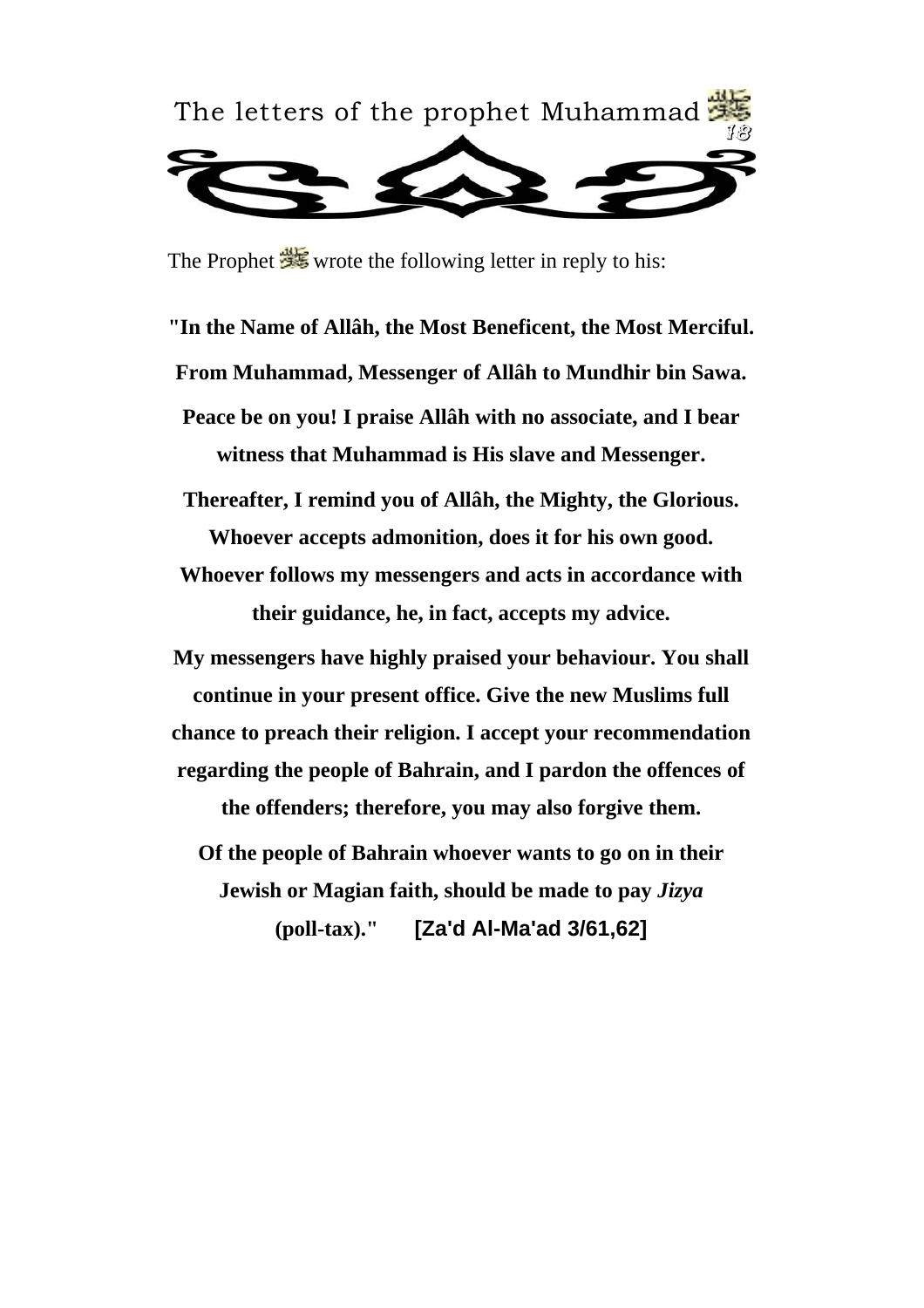

6-A Letter to Haudha bin 'Ali, Governor of Yamama

**"In the Name of Allâh, the Most Beneficent, the Most Merciful. From Muhammad, Messenger of Allâh to Haudha bin 'Ali. Peace be upon him who follows true guidance. Be informed that my religion shall prevail everywhere. You should accept Islam, and whatever under your command shall remain yours."** 

The envoy chosen was Sulait bin 'Amr Al-'Amiri, who after communicating his message, carried back the following reply to the Prophet  $\frac{d}{d\mathbf{k}}$ , "The Faith, to which you invite me, is very good. I am a famous orator and poet, the Arabs highly respect me and I am of account among them. If you include me in your government, I am prepared to follow you."

The governor then bestowed a reward on Sulait and presented him with clothes made of Hajr fabric. Of course, he put all those presents in the trust of the Prophet  $\frac{1}{28}$ .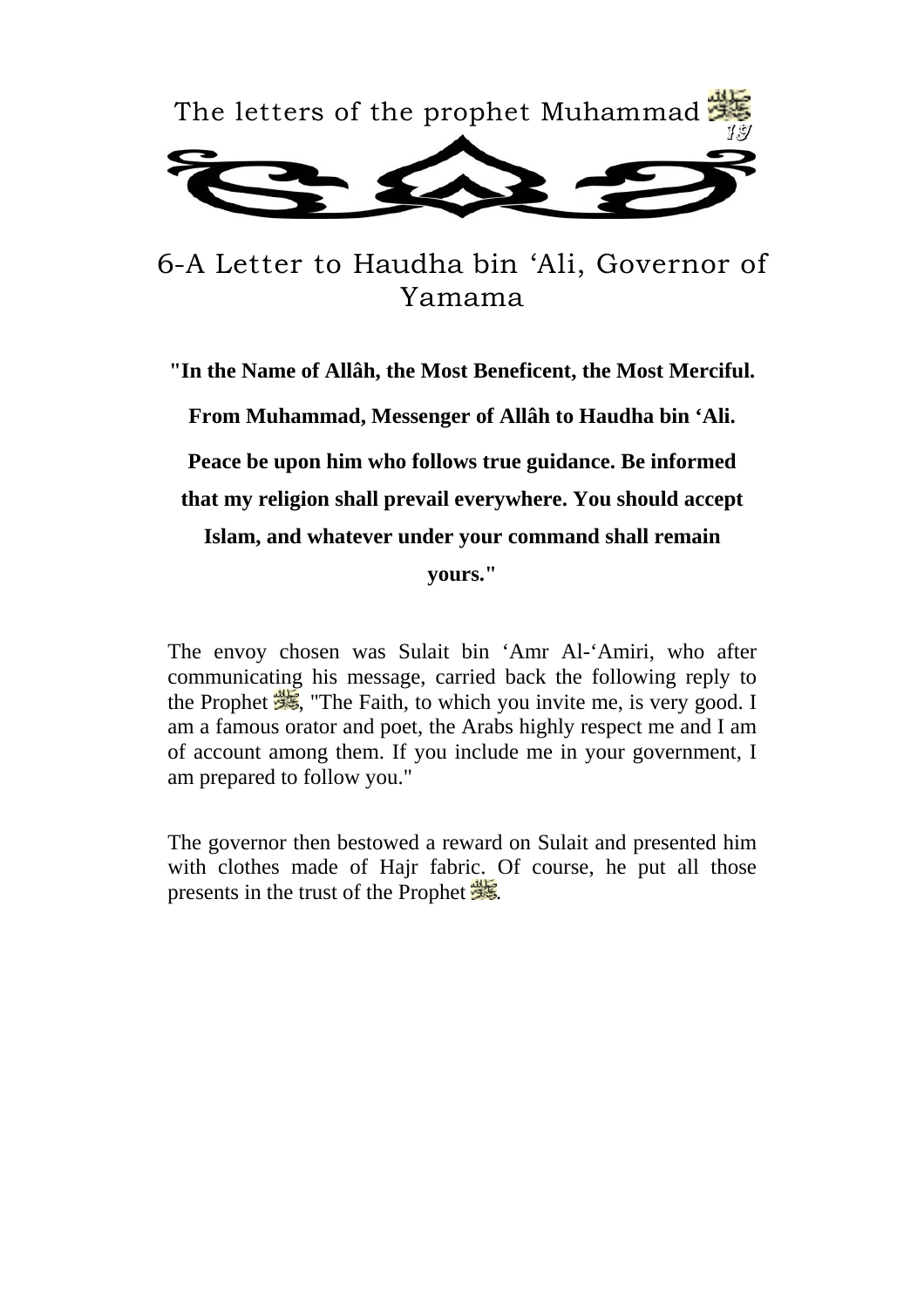

The Prophet did not accept Haudha's demand. He usually turned down such peremptory tone, and would say that the whole matter was in the Hand of Allâh, Who gave His land to whoever He desired. Gabriel later came with the Revelation that Haudha had died. The Prophet  $\frac{d}{dx}$ , in the context of his comment on this news, said: "Yamama is bound to give rise to a liar who will arrogate Prophethood to himself but he will subsequently be killed." In reply to a question relating to the identity of the killer, the Prophet said "It is one of you, followers of Islam."[Za'd Al-Ma'ad 3/63]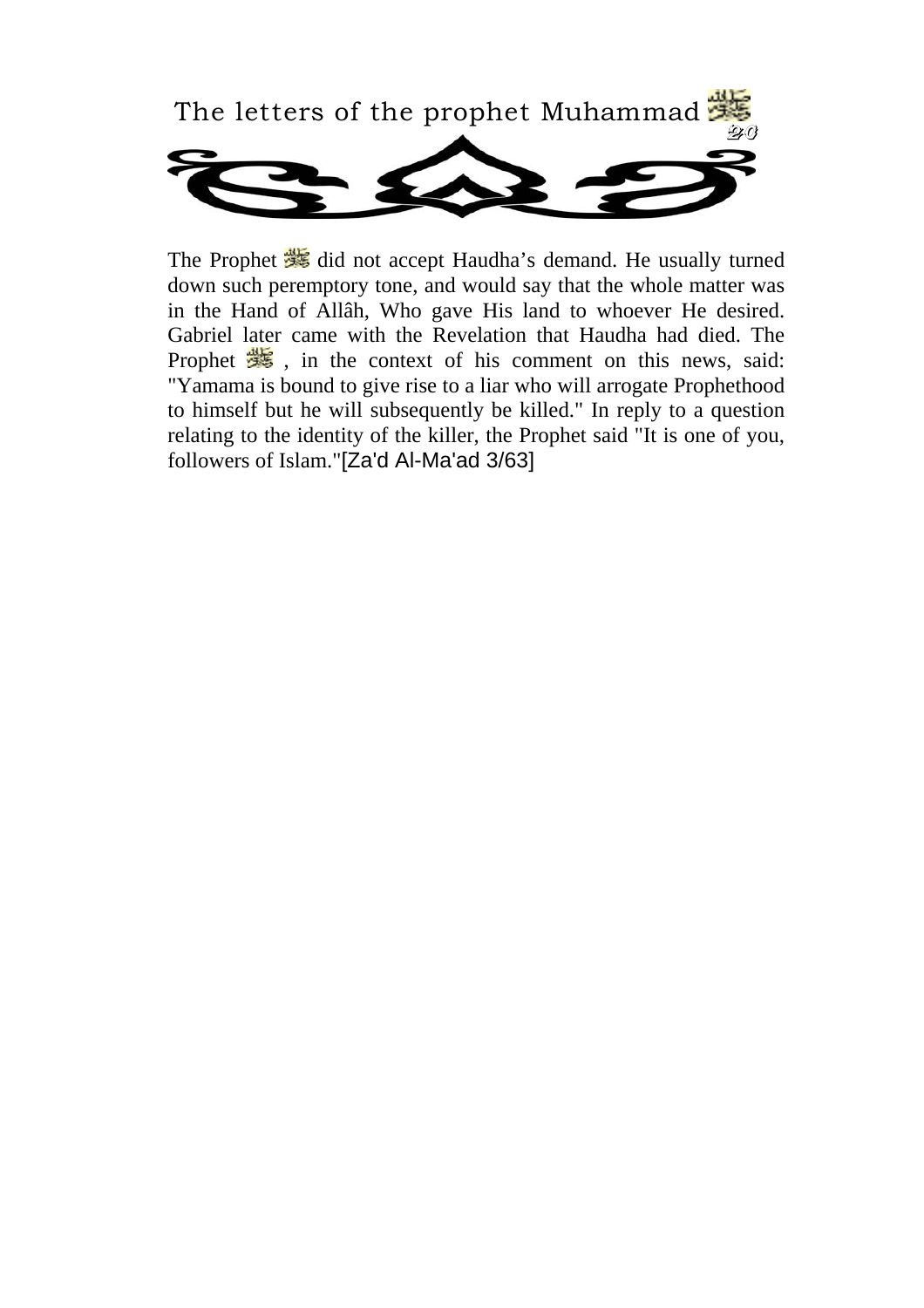

7-A Letter to Harith bin Abi Shamir Al-Ghassani, King of Damascus

**"In the Name of Allâh, the Most Beneficent, the Most Merciful.** 

**From Muhammad, Messenger of Allâh to Al-Harith bin Abi Shamir.** 

**Peace be upon him who follows true guidance, believes in it and regards it as true. I invite you to believe in Allâh Alone with no associate, thenceafter your kingdom will remain yours."** 

Shuja' bin Wahab had the honour of taking the letter to Harith, who upon hearing the letter read in his audience, was madly infuriated and uttered: "Who dares to disposs me of my country, I'll fight him (the Prophet)," and arrogantly rejected the Prophet's invitation to the fold of Islam. [Za'd Al-Ma'ad 3/62; Muhadarat Tareekh Al-Umam Al-Islamiyah 1/146]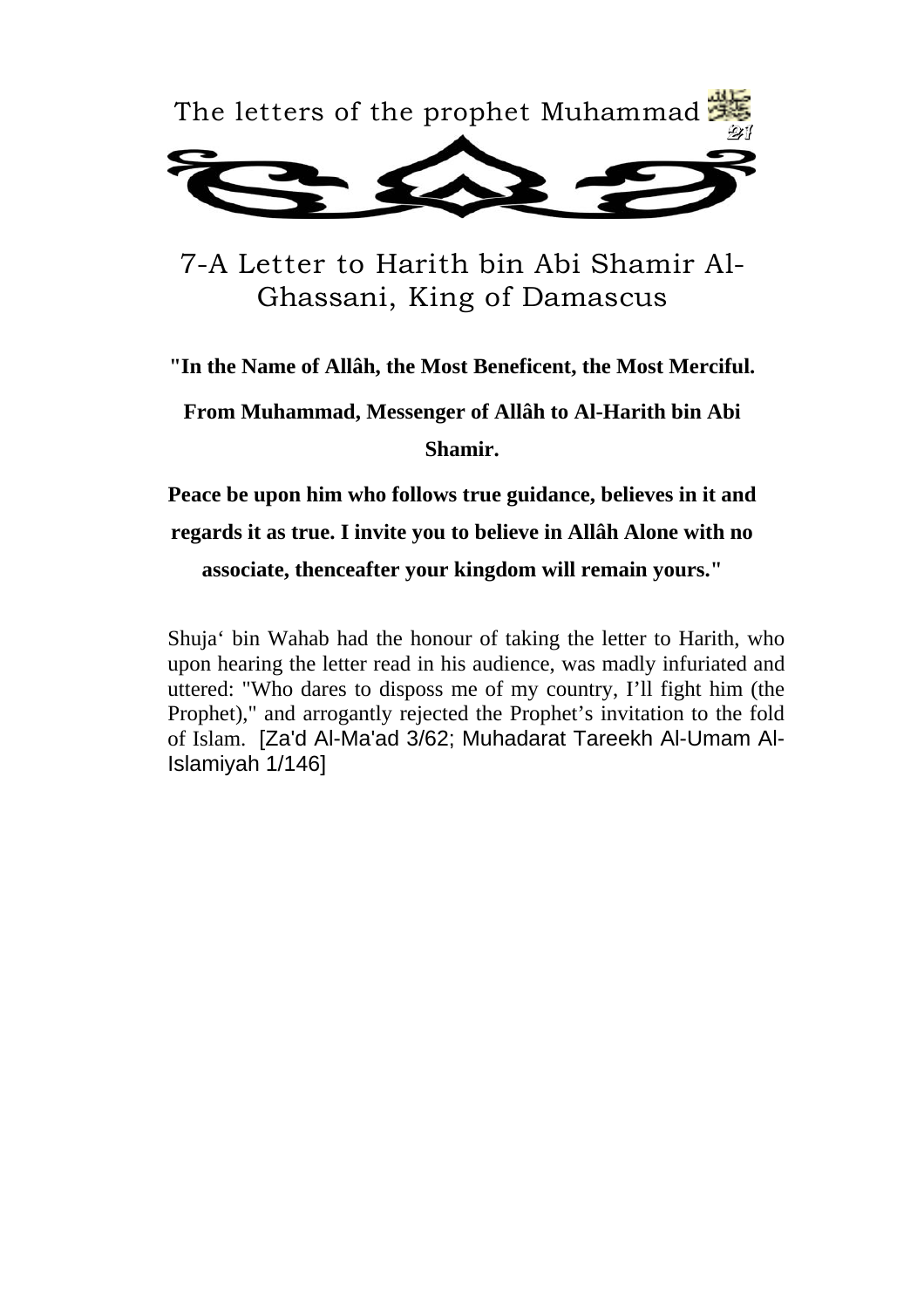

8-A Letter to the King of 'Oman, Jaifer, and his Brother 'Abd Al-Jalandi

**"In the Name of Allâh, the Most Beneficent, the Most Merciful. From Muhammad bin 'Abdullah to Jaifer and 'Abd Al-Jalandi.** 

**Peace be upon him who follows true guidance; thereafter I invite both of you to the Call of Islam. Embrace Islam. Allâh has sent me as a Prophet to all His creatures in order that I may instil fear of Allâh in the hearts of His disobedient creatures so that there may be left no excuse for those who deny Allâh. If you two accept Islam, you will remain in command of your country; but if you refuse my Call, you've got to remember that all your possessions are perishable. My horsemen will appropriate your land, and my Prophethood will assume preponderance over your kingship."**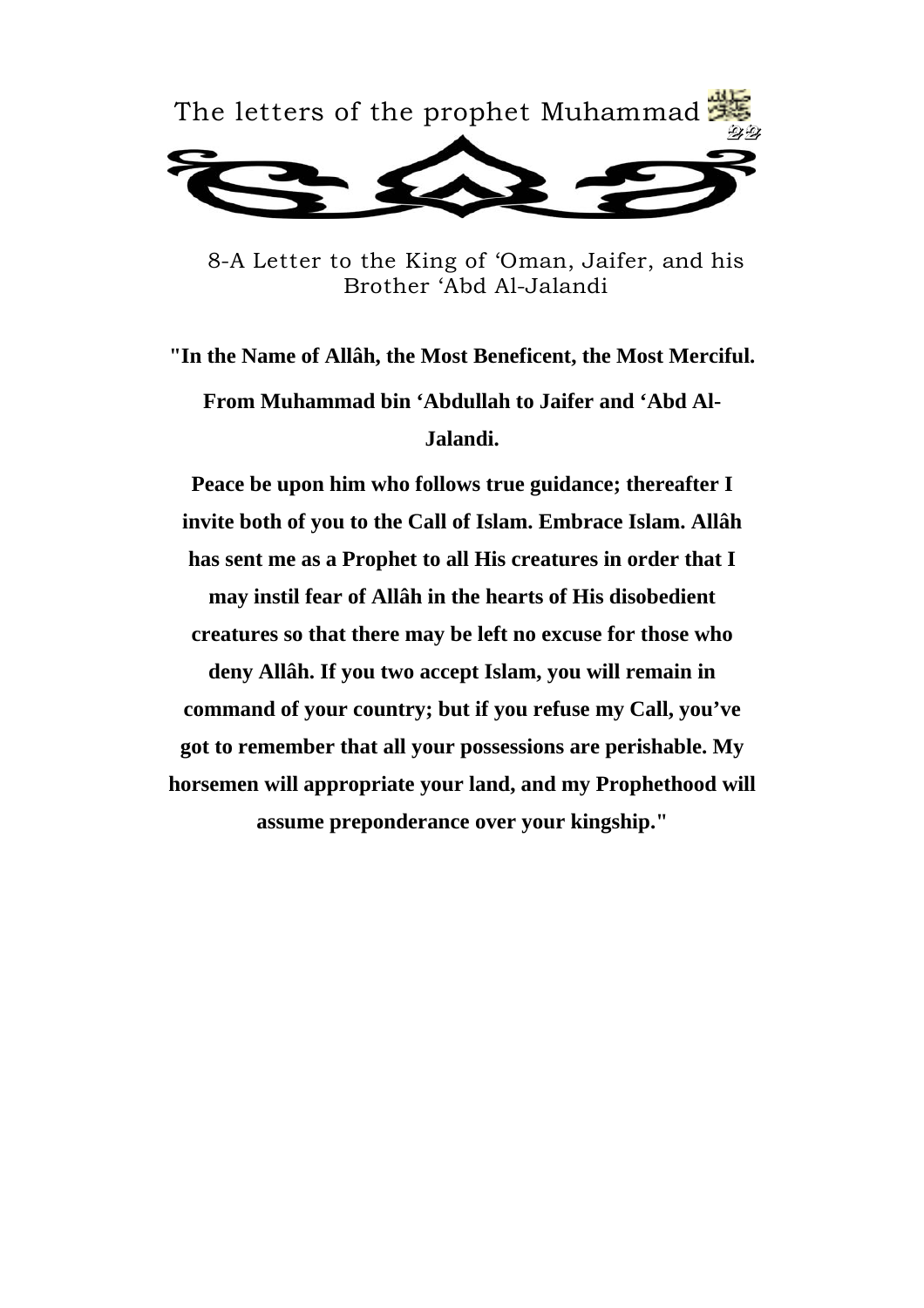

'Amr bin Al-'As, who was chosen to carry the letter, narrated the following story that happened before he was admitted into the audience of Jaifer.

"When I arrived in 'Oman I contacted 'Abd, who was known to be more mild-tempered than his brother:

'Amr: I am the messenger of Allâh's Prophet coming to see both, you and your brother.

'Abd: You have to see my brother and read to him the letter you are carrying. He is my senior in both age and kingship. Incidentally, what is the purport of your mission?

'Amr: The Prophet calls upon you to believe in Allâh Alone with no associate, discard any other deities and testify to the slavehood and Messengership of Muhammad.

'Abd: O 'Amr! You come from a noble family, but first of all, tell me what was your father's attitude concerning this Faith? You know, we used to follow his steps.

'Amr: Death overtook him before believing in Muhammad's mission; I wish now he had embraced Islam and been truthful to it before his death. I myself had adopted the same attitude until Allâh guided me towards Islam.

'Abd: When did you embrace Islam?

'Amr: When I was at Negus's court. By the way, the latter did also enter into the fold of Islam.

'Abd: What was his people's reaction?

'Amr: They approved of him and followed his steps.

'Abd: The bishops and monks?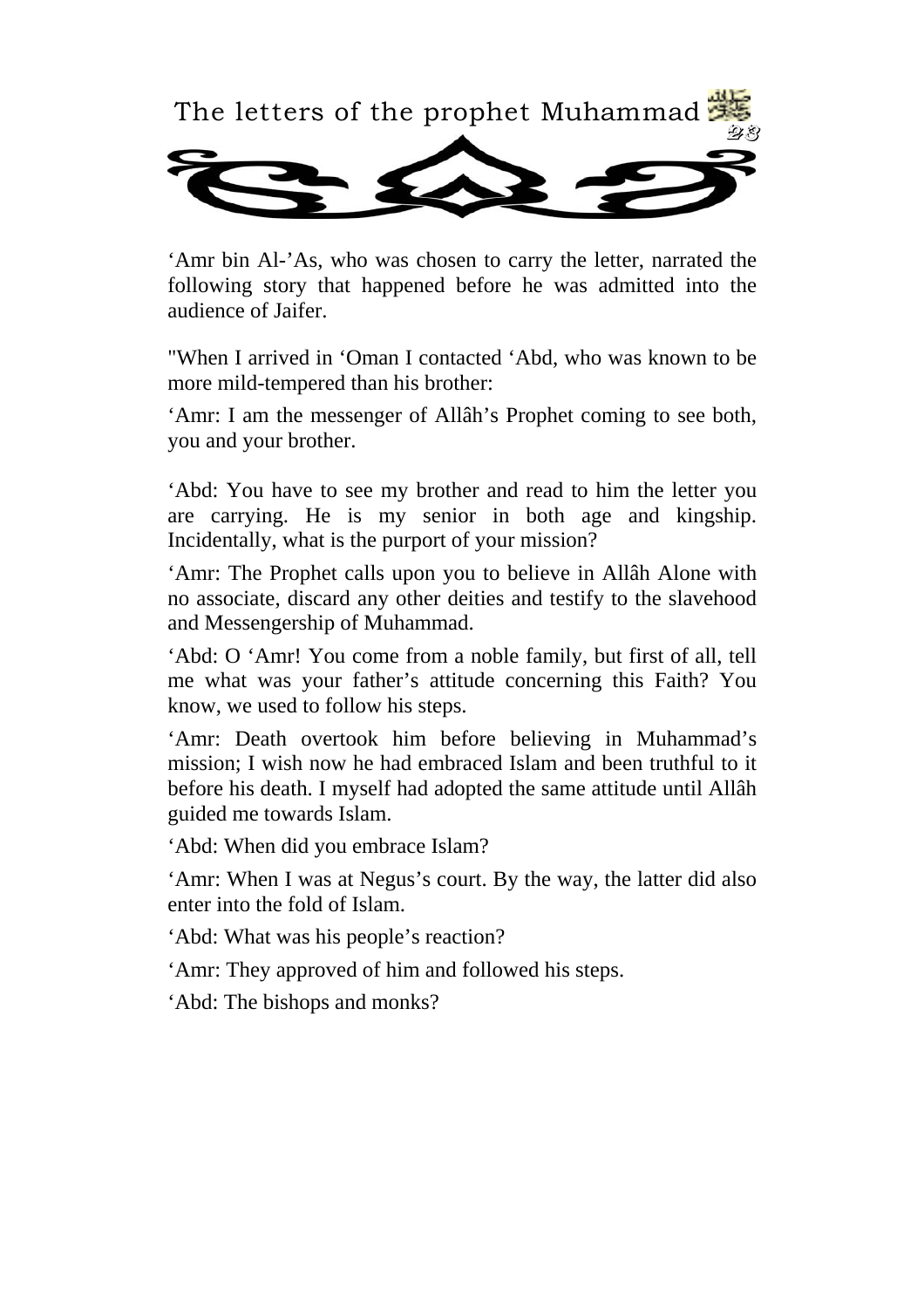

'Amr: They did the same.

'Abd: Beware 'Amr of lying for this soon betrays man.

'Amr: I never tell lies; moreover, our religion never allows it.

'Abd: Has Hercules been informed of the Islamization of Negus?

'Amr: Yes, of course.

'Abd: How did you happen to know that?

'Amr: Negus used to pay land tax to Hercules, but when the former embraced Islam, he swore he would discontinue that tax. When this news reached Hercules, his courtiers urged him to take action against Negus but he refused and added that he himself would do the same if he were not sparing of his kingship.

'Abd: What does your Prophet exhort you to do?

'Amr: He exhorts us to obey Allâh, the All-Mighty, the All-Glorious, be pious and maintain good ties with family kin; he forbids disobedience, aggression, adultery, wine, idolatry and devotion to the cross.

'Abd: Fair words and fair beliefs are those you are calling for. I wish my brother would follow me to believe in Muhammad  $\frac{d}{d\mathbf{S}}$  and profess his religion, but my brother is too sparing of his kingship to become a subordinate.

'Amr: Should your brother surrender himself to Islam, the Prophet would give him authority over his people and take alms tax from the wealthy people to be given to the needy.

'Abd: That is fair behaviour. But what is this alms tax you have mentioned?

'Amr: It is a Divine injunction that alms tax be taken from the